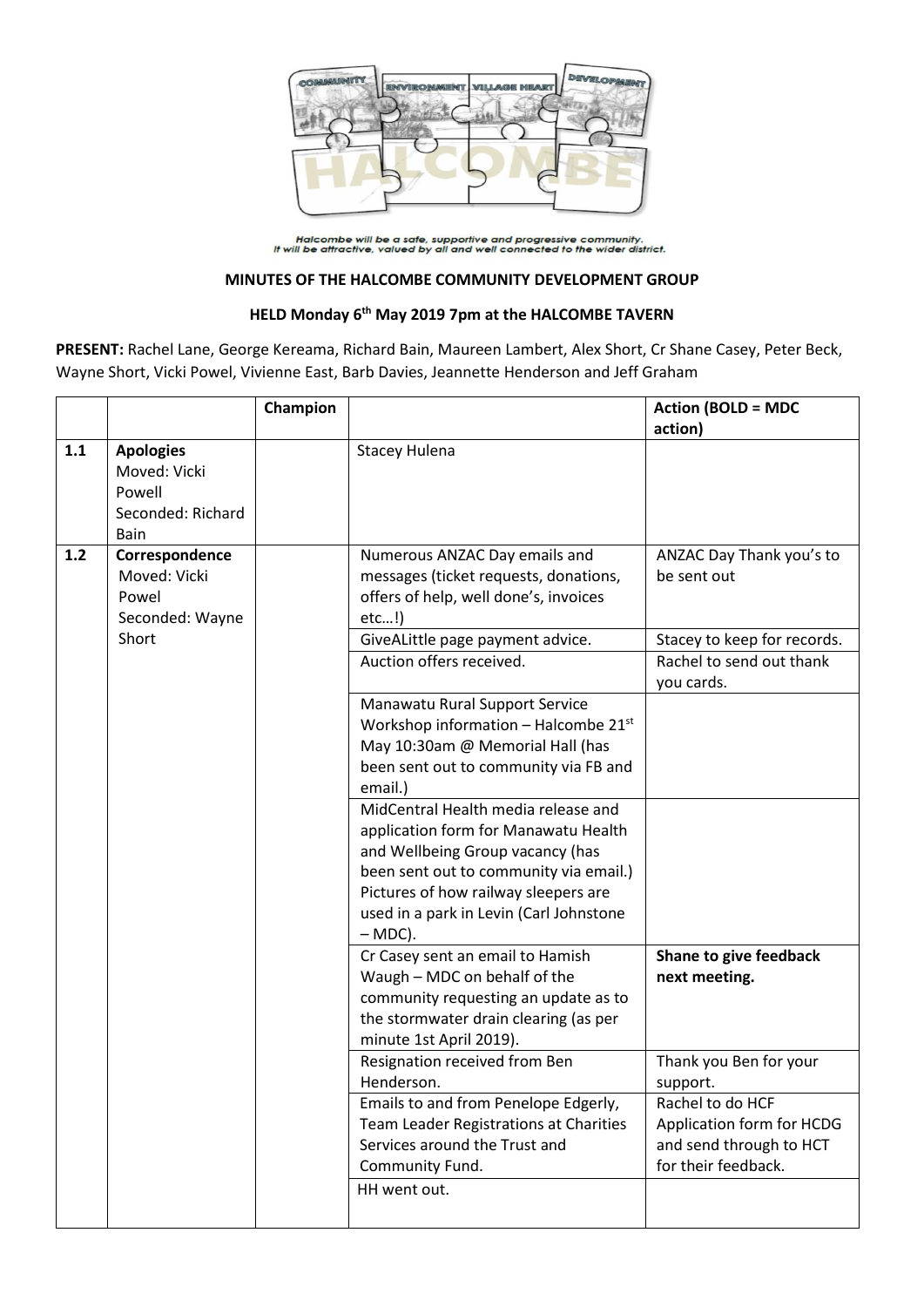|     |                                                           |               | New people wanting to be added to                                                                                                                                                                                                                                                                                                                                                                                                                                                                                                                                                                                                                                                            |                                                                                                                                                  |
|-----|-----------------------------------------------------------|---------------|----------------------------------------------------------------------------------------------------------------------------------------------------------------------------------------------------------------------------------------------------------------------------------------------------------------------------------------------------------------------------------------------------------------------------------------------------------------------------------------------------------------------------------------------------------------------------------------------------------------------------------------------------------------------------------------------|--------------------------------------------------------------------------------------------------------------------------------------------------|
|     |                                                           |               | email list                                                                                                                                                                                                                                                                                                                                                                                                                                                                                                                                                                                                                                                                                   |                                                                                                                                                  |
|     |                                                           |               | Duck calling evening poster (sent to                                                                                                                                                                                                                                                                                                                                                                                                                                                                                                                                                                                                                                                         |                                                                                                                                                  |
|     |                                                           |               | community via FB)                                                                                                                                                                                                                                                                                                                                                                                                                                                                                                                                                                                                                                                                            |                                                                                                                                                  |
|     |                                                           |               | MDC Action point on Wilson Road                                                                                                                                                                                                                                                                                                                                                                                                                                                                                                                                                                                                                                                              | This will be addressed next<br>month.                                                                                                            |
|     |                                                           |               | Matt Bayliss - Walkway strategy                                                                                                                                                                                                                                                                                                                                                                                                                                                                                                                                                                                                                                                              | Rachel has drawn up a map<br>as part of a Walkway<br>Strategy input for MDC<br>consultation and will send<br>through document once<br>finalised. |
|     |                                                           |               | Set up new PGG Wrightson account for<br>Livestock                                                                                                                                                                                                                                                                                                                                                                                                                                                                                                                                                                                                                                            | Rachel, Stacey & Jeannette<br>to sign form.                                                                                                      |
|     |                                                           |               | Invoice sent to My Plumping for stock<br>take fundraising.                                                                                                                                                                                                                                                                                                                                                                                                                                                                                                                                                                                                                                   |                                                                                                                                                  |
|     |                                                           |               | <b>BNZ Withholding Tax Certificate</b>                                                                                                                                                                                                                                                                                                                                                                                                                                                                                                                                                                                                                                                       | Stacey to keep for records.                                                                                                                      |
| 1.3 | <b>Confirmation of</b>                                    |               | That the minutes from the previous                                                                                                                                                                                                                                                                                                                                                                                                                                                                                                                                                                                                                                                           |                                                                                                                                                  |
|     | previous minutes                                          |               | meeting held on 1st April 2019 be                                                                                                                                                                                                                                                                                                                                                                                                                                                                                                                                                                                                                                                            |                                                                                                                                                  |
|     | Moved: Maureen                                            |               | accepted as a true and correct record                                                                                                                                                                                                                                                                                                                                                                                                                                                                                                                                                                                                                                                        |                                                                                                                                                  |
|     | Lambert<br>Seconded: Vicki                                |               | (with the following correction)                                                                                                                                                                                                                                                                                                                                                                                                                                                                                                                                                                                                                                                              |                                                                                                                                                  |
| 1.4 | Powell<br><b>Matters arising</b>                          |               | Need to add that agreement was made<br>re: Hall Operating Account to be topped<br>up at the start of each financial year (1 <sup>st</sup><br>July) to \$2,000 from the Livestock<br>Account (if need). Any excess funds<br>over and above the agreed \$6,000<br>threshold in the Livestock Account<br>(once the Hall Operating Account has<br>been topped up to \$2,000) can then go<br>into the Halcombe Community Fund.<br>Amend that Maureen Lambert bought<br>the Train tickets originally to be gifted<br>to electrical supplier (not able to<br>accept).<br>Card to be sent Matt Moss (Railway<br>sleepers)?<br>Rachel still to meet with Stacey re: Drop<br>Box and website calendar. | Jeannette to send<br>Rachel & Stacey to meet.                                                                                                    |
| 2.0 | <b>Financial Business</b>                                 |               |                                                                                                                                                                                                                                                                                                                                                                                                                                                                                                                                                                                                                                                                                              |                                                                                                                                                  |
|     | <b>Financial reports</b><br>Moved: Vicki<br>Powell        | <b>Stacey</b> | That the Financial Report showing an<br>overall total balance of \$31,540.00 be<br>accepted.                                                                                                                                                                                                                                                                                                                                                                                                                                                                                                                                                                                                 |                                                                                                                                                  |
|     | Seconded: Rachel<br>Lane                                  |               | Livestock subaccount<br>This account has been set up and<br>\$6,000 transferred.                                                                                                                                                                                                                                                                                                                                                                                                                                                                                                                                                                                                             |                                                                                                                                                  |
|     | Unanimously<br>accepted                                   |               | <b>Hall General and Refurb accounts:</b><br>Maureen needs to be set up to 'view<br>only' on these accounts.<br>Unanimously agreed                                                                                                                                                                                                                                                                                                                                                                                                                                                                                                                                                            | Stacey to get Maureen set<br>up to be 'view only' for<br>internet banking.                                                                       |
|     | <b>Invoices for</b><br>approval<br>Moved: Vicki<br>Powell |               | Invoices to be paid:<br>Pottery Club - \$104.00 - ANZAC<br>$\bullet$<br>Colin Hirst - \$2,875.00 - Hall Refurb<br>$\bullet$<br>Maureen Lambert - \$76.29 -<br>$\bullet$<br><b>General Hall</b>                                                                                                                                                                                                                                                                                                                                                                                                                                                                                               | Rachel and Jeannette to<br>meet and go through all<br>invoices, ANZAC Day spend<br>to date and pay outstanding<br>invoices.                      |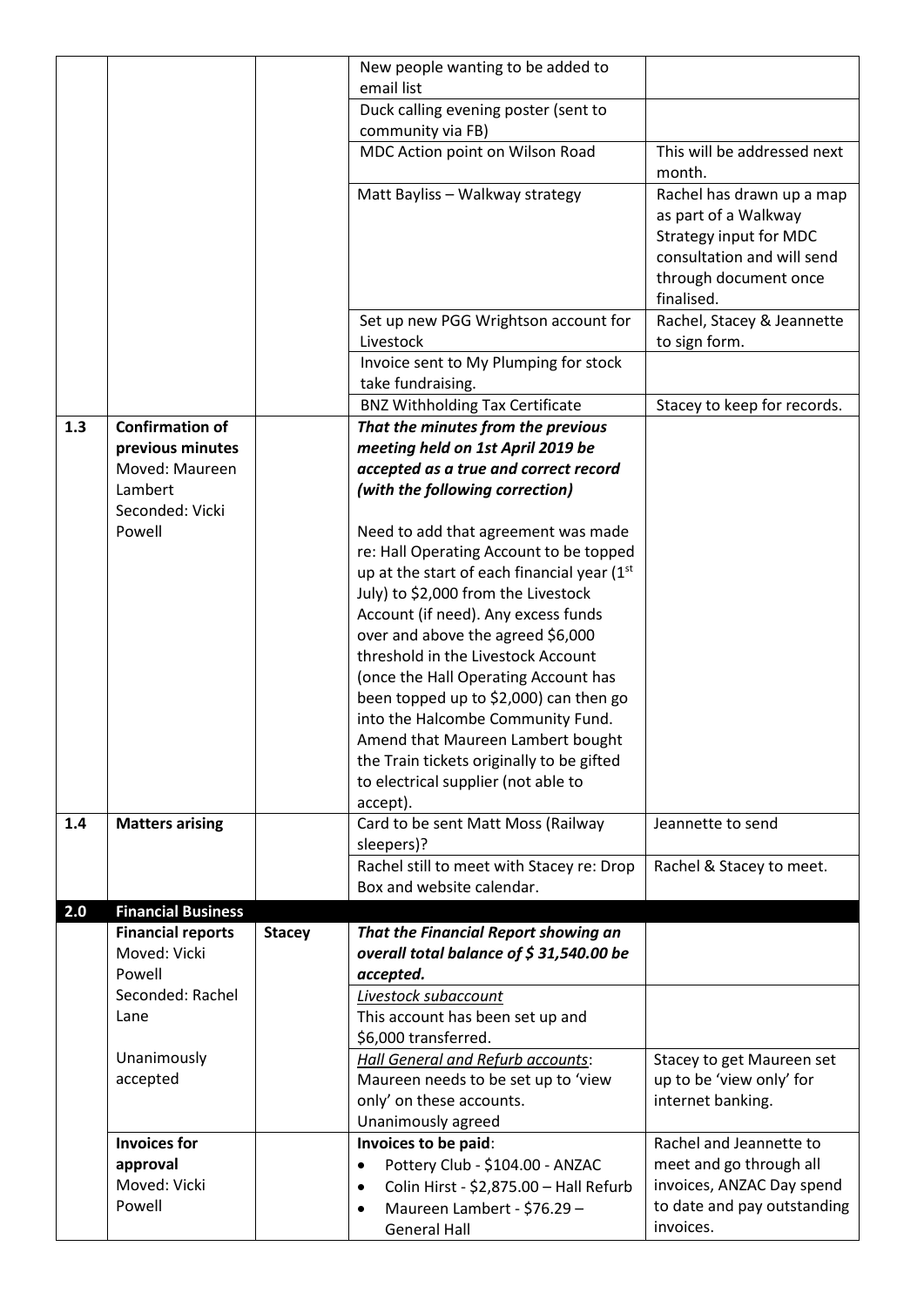|     | Seconded: Rachel      |                 | Maureen Lambert - \$150.43 - Hall<br>$\bullet$       |                           |
|-----|-----------------------|-----------------|------------------------------------------------------|---------------------------|
|     | Lane                  |                 | Refurb                                               |                           |
|     |                       |                 | Maureen Lambert - \$418.05 - Hall<br>$\bullet$       |                           |
|     | Unanimously           |                 | Refurb                                               |                           |
|     | accepted              |                 | Rachel Lane - \$22.00 - General<br>$\bullet$         |                           |
|     |                       |                 | Grant Joule - \$487.50 - Hall Refurb<br>$\bullet$    |                           |
|     |                       |                 | David Wasley - \$4,678 - ANZAC<br>$\bullet$          |                           |
|     |                       |                 | Tavern - \$300 - ANZAC<br>$\bullet$                  |                           |
|     |                       |                 | Photographic Solutions - \$26.00 -<br>$\bullet$      |                           |
|     |                       |                 | <b>ANZAC</b>                                         |                           |
|     |                       |                 | Richie & Faye Bain - \$397.03 -<br>$\bullet$         |                           |
|     |                       |                 | ANZAC (costume hire & Gilmores)                      |                           |
|     |                       |                 | Invoices already paid:                               |                           |
|     |                       |                 | Gecko portaloos - \$600 - ANZAC<br>$\bullet$         |                           |
|     |                       |                 | Aware marketing (video) - \$575 -<br>$\bullet$       |                           |
|     |                       |                 | ANZAC                                                |                           |
|     |                       |                 | Fauldings sound - \$402.50 - ANZAC<br>$\bullet$      |                           |
|     |                       |                 | <b>Donations to be banked:</b>                       |                           |
|     |                       |                 | \$500 - Anonymous donation                           |                           |
|     | <b>MDC Project</b>    |                 | Keep a record here of the project                    | Janine to update once     |
|     | funding               |                 | funding so we can maintain a running                 | approval / acceptance has |
|     |                       |                 | tally of where we are at. All of the                 | been given.               |
|     |                       |                 | below is however yet to be approved:                 |                           |
|     |                       |                 | Project Fund (\$3k)                                  |                           |
|     |                       |                 | ANZAC Day 2020 \$1000<br>$\bullet$                   |                           |
|     |                       |                 | Community Communications \$500<br>$\bullet$          |                           |
|     |                       |                 | Other community get togethers<br>$\bullet$           |                           |
|     |                       |                 | \$1000                                               |                           |
|     |                       |                 | • Walkway \$500                                      |                           |
|     |                       |                 | <b>Community Committee Plan fund</b>                 |                           |
|     |                       |                 | (contestable \$60k)                                  |                           |
|     |                       |                 | • Walkway info signs & picnic area                   |                           |
|     |                       |                 | \$17,000                                             |                           |
|     |                       |                 | CBD/Cenotaph/Rec area<br>$\bullet$                   |                           |
|     |                       |                 | development \$8,200                                  |                           |
|     |                       |                 | Monteith St carpark - school<br>$\bullet$            |                           |
|     |                       |                 | walkway \$18,521                                     |                           |
|     |                       |                 | Stanway road stormwater drain<br>٠                   |                           |
|     |                       |                 | clean up \$5,000                                     |                           |
|     |                       |                 | Other requests                                       |                           |
|     |                       |                 | Ongoing walkway maintenance                          |                           |
|     |                       |                 | Hall roof and flashing renewal<br>٠                  |                           |
|     |                       |                 | \$30,000                                             |                           |
|     |                       |                 | Hall and Playcentre (MDC owns<br>$\bullet$           |                           |
|     |                       |                 | Playcentre building) exterior paint<br>\$30,000      |                           |
|     |                       |                 |                                                      |                           |
|     |                       |                 | Hall carpark resurface and extension<br>٠<br>\$7,413 |                           |
|     |                       |                 | Hall floor revarnish \$10,000<br>٠                   |                           |
|     |                       |                 | Kimber St seal extension                             |                           |
| 3.0 | <b>Council report</b> |                 |                                                      |                           |
|     | <b>Council Report</b> | <b>Cr Casey</b> | Memorable ANZAC Day - huge thanks                    |                           |
|     | <b>May 2019</b>       |                 | to Halcombe                                          |                           |
|     |                       |                 | Mt Biggs Road corner - Cr Casey has                  |                           |
|     |                       |                 | spoken with Ian & Phylis. More signs                 |                           |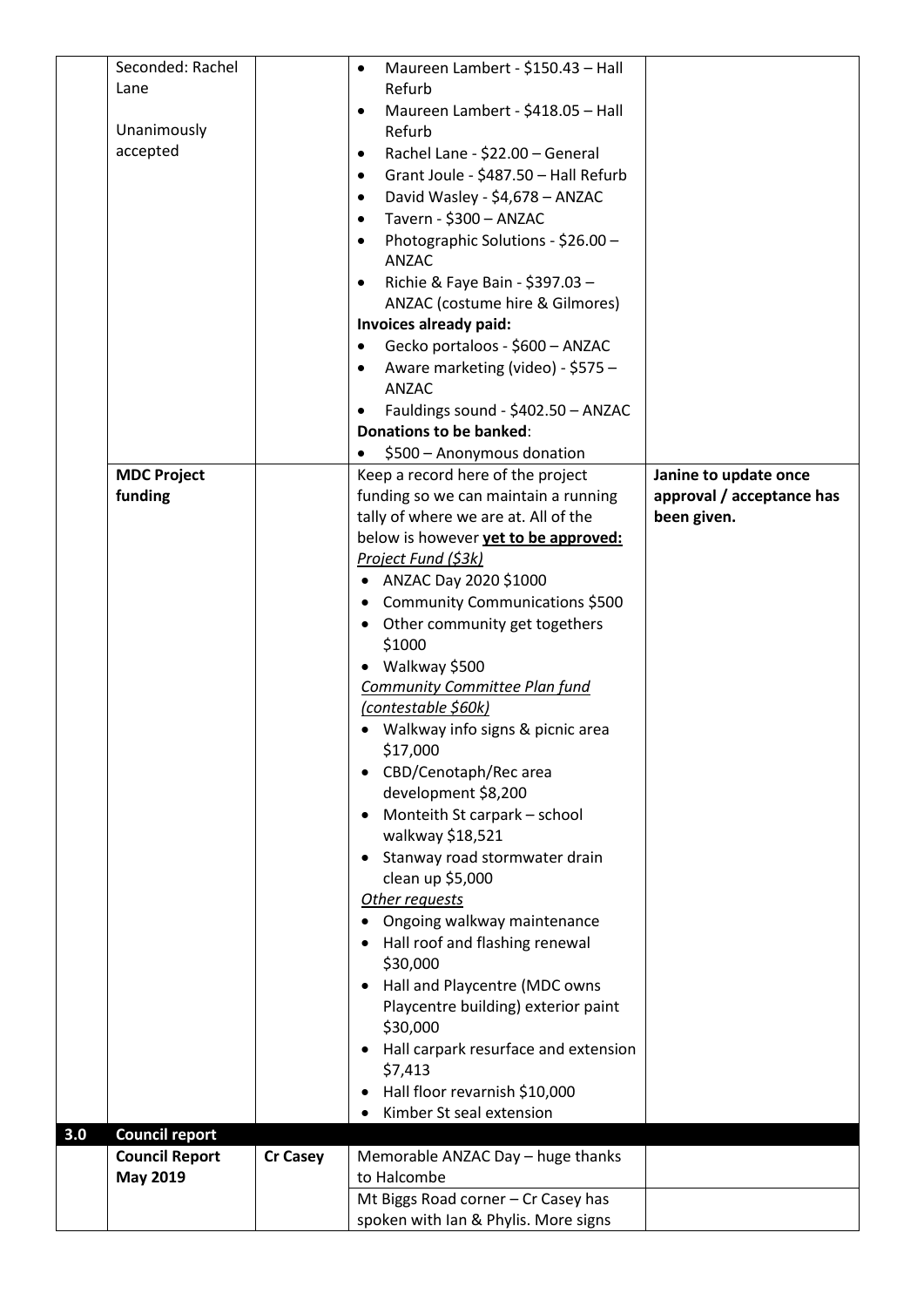|     |                                     |              | and traffic counters to be put in place<br>when available.                                  |                                                                                     |
|-----|-------------------------------------|--------------|---------------------------------------------------------------------------------------------|-------------------------------------------------------------------------------------|
|     |                                     |              | Accidents are not being reported -<br>report all accidents!                                 |                                                                                     |
|     |                                     |              | Mobile weigh station avoidance is                                                           |                                                                                     |
|     |                                     |              | causing increased traffic this way.<br>Police are to have extra traffic patrols in          |                                                                                     |
|     |                                     |              | the Halcombe area.                                                                          |                                                                                     |
|     |                                     |              | Halls - needs a solid maintenance<br>account.                                               | Shane to push for this.                                                             |
|     |                                     |              | Wilson Road/Stormwater being looked<br>into                                                 | <b>Shane to look into Wilson</b><br><b>Road and Stormwater</b><br><b>Actions</b>    |
|     |                                     |              | Annual Plan - no changes                                                                    | Shane to find out more re:                                                          |
|     |                                     |              | Coming up are changes to #51<br>& #64. Cr Casey to find out<br>more about the 'Nodal Zones' | <b>Plan Change 51 includes</b><br>changes to Halcombe<br><b>Nodal Zone.</b>         |
|     |                                     |              | and its effects on Halcombe<br>Rates - average increase of 3.9%                             |                                                                                     |
|     |                                     |              | Earthquake high-traffic areas has been                                                      |                                                                                     |
|     |                                     |              | approved that these areas will need to                                                      |                                                                                     |
|     |                                     |              | be up to Earthquake standards in 7.5<br>years.                                              |                                                                                     |
|     |                                     |              |                                                                                             | Thank you to MDC from<br>the residents of Stanway to<br>the new 'Short Rd/Makino    |
|     |                                     |              |                                                                                             | Rd' realigned intersection.                                                         |
| 4.0 | <b>General business</b>             |              |                                                                                             |                                                                                     |
| 4.1 | Focus #1 $-$                        | <b>Vicki</b> | MDC have been doing some great work!                                                        |                                                                                     |
|     | <b>Walkway and</b><br><b>Domain</b> |              | A new fence has been erected between<br>the playground and Aaron's place. The               |                                                                                     |
|     |                                     |              | mound has been removed, fence                                                               |                                                                                     |
|     |                                     |              | around the drain extended (still to be                                                      |                                                                                     |
|     |                                     |              | painted) and the linking walkway                                                            |                                                                                     |
|     |                                     |              | between the walkaway and playground<br>has been completed.                                  |                                                                                     |
|     |                                     |              | Working bee $-26$ <sup>th</sup> May 9am - Richie<br>in charge                               | Rachel to sort trees and<br>ribbons on plaque stands                                |
|     |                                     |              | Sleepers (spray paint, reo-rod)<br>Levin Street - double/triple                             | were trees are to go prior<br>to working bee.                                       |
|     |                                     |              | pegged<br>Pohuts (plan needed for where                                                     | Richie to Champion the                                                              |
|     |                                     |              | they are to be planted - close                                                              | working bee.                                                                        |
|     |                                     |              | to plaque. Ribbons on plaque<br>stands were trees are to go                                 | Note needed on FB                                                                   |
|     |                                     |              | prior to working bee)                                                                       | (Rachel), on signs (DONE),                                                          |
|     |                                     |              | Drills, hammers, Flask & a plate                                                            | in School newsletter<br>(Rachel) and in emailed<br>(Rachel). HH advert was<br>done. |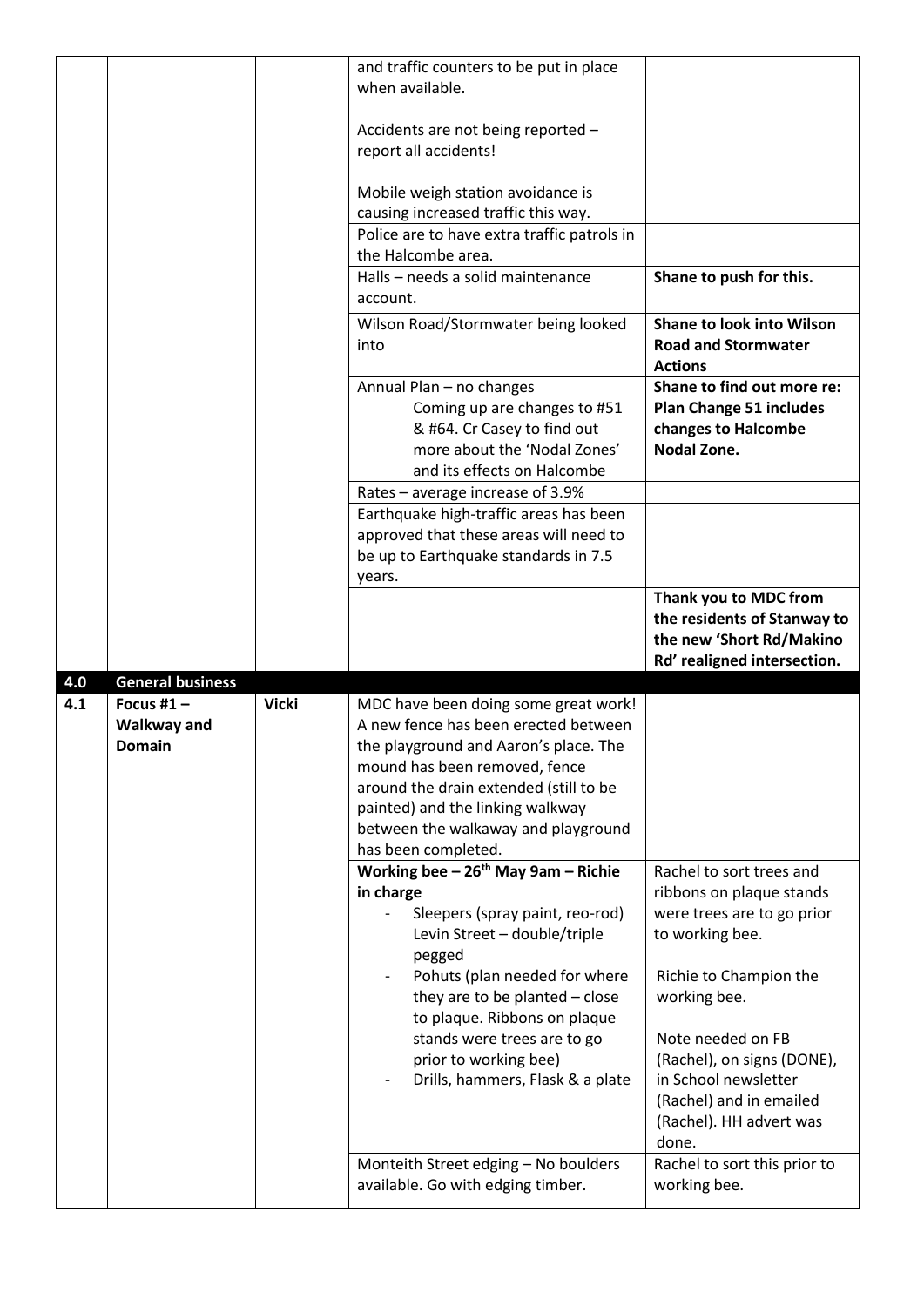| 4.2<br>Focus #2 $-$ Hall &<br>Hall kitchen/bar |                                                        | <b>Maureen</b> | Thank you to Barb/Pete/Vicki/Greg for<br>all their help cleaning the hall for                                                                                                                                                                       |                                                                                                                                                                                                                                                                                                                                                 |  |
|------------------------------------------------|--------------------------------------------------------|----------------|-----------------------------------------------------------------------------------------------------------------------------------------------------------------------------------------------------------------------------------------------------|-------------------------------------------------------------------------------------------------------------------------------------------------------------------------------------------------------------------------------------------------------------------------------------------------------------------------------------------------|--|
|                                                | refurb                                                 |                | ANZAC Day.<br>Water tank needs looking at.                                                                                                                                                                                                          | MDC to make sure tank is                                                                                                                                                                                                                                                                                                                        |  |
|                                                |                                                        |                |                                                                                                                                                                                                                                                     | watertight.                                                                                                                                                                                                                                                                                                                                     |  |
|                                                |                                                        |                | Paint the Pink in the toilets                                                                                                                                                                                                                       | Maureen to do.                                                                                                                                                                                                                                                                                                                                  |  |
|                                                |                                                        |                | Application Form to CET has been<br>submitted.                                                                                                                                                                                                      |                                                                                                                                                                                                                                                                                                                                                 |  |
|                                                |                                                        |                | Thank You Afternoon Tea - invite<br>Halcombe residents to say thanks to all<br>the generous sponsors of the hall. Date<br>TBC.                                                                                                                      | Maureen to organise.                                                                                                                                                                                                                                                                                                                            |  |
|                                                |                                                        |                | Hall bookings and charges - bond for<br>cleaning needed.                                                                                                                                                                                            | HCDG to review booking<br>fees each year to make sure<br>they are in line with costs.                                                                                                                                                                                                                                                           |  |
| 4.3                                            | Focus #3 $-$<br>Cenotaph &<br><b>Recreational Area</b> | Rachel         | Cenotaph lights still to be done. They<br>weren't able to be done prior to ANZAC<br>Day (MDC to pay for and sort this out -<br>see April 2019 minutes)                                                                                              | John Jones/Grant<br>Stevenson (MDC) to get<br>the Cenotaph lights done                                                                                                                                                                                                                                                                          |  |
|                                                |                                                        |                | Cenotaph round-about white vehicle<br>barrier things were weeded and<br>painted - THANK YOU MDC CO                                                                                                                                                  | Rachel to send a thank you<br>to Grant Stevenson (MDC)<br>for getting this done prior<br>to ANZAC Day.                                                                                                                                                                                                                                          |  |
|                                                |                                                        |                | Stanway Road/Halcombe Road drain to<br>be cleared of blackberry and tall grass<br>(both sides of Stanway Road).                                                                                                                                     | <b>Grant Stevenson (MDC) to</b><br>look into who owns the<br>land (MDC or Railways).<br>Regardless of ownership,<br>an application has been<br>made for funding for this to<br>be done as part of the<br>Community Plan Fund.<br>Rachel to follow up.<br><b>Awaiting result from</b><br>funding application to<br><b>MDC (Janine Hawthorn).</b> |  |
|                                                |                                                        |                | The two smaller 'bonsai' trees at the<br>Stanway Road end of the Domain to be                                                                                                                                                                       | <b>Grant Stevenson (MDC) to</b><br>speak to Carl Johnstone                                                                                                                                                                                                                                                                                      |  |
|                                                |                                                        |                | removed and replace with something                                                                                                                                                                                                                  | (MDC) about getting this                                                                                                                                                                                                                                                                                                                        |  |
|                                                |                                                        |                | nice.<br>As above, fence has been done                                                                                                                                                                                                              | done. (Rachel to follow up)<br><b>Removed from Action</b>                                                                                                                                                                                                                                                                                       |  |
|                                                |                                                        |                | between the playground and Aarons<br>place ASAP at MDCs cost. THANK YOU<br>MDC                                                                                                                                                                      | Sheet.                                                                                                                                                                                                                                                                                                                                          |  |
| 4.4                                            | <b>Subprojects</b>                                     |                |                                                                                                                                                                                                                                                     |                                                                                                                                                                                                                                                                                                                                                 |  |
|                                                | <b>Roading</b>                                         | <b>Richard</b> | Other Roading related matters<br>discussed during the onsite meeting<br>between Rachel Lane, Grant Stevenson<br>(MDC) and John Jones (MDC) on the<br>25 <sup>th</sup> March 2019 and includes the<br>following:<br>An underpass/overpass option for |                                                                                                                                                                                                                                                                                                                                                 |  |
|                                                |                                                        |                | Halcombe Road. CCR request done<br>27/03/19 Transaction #51656. No<br>update.                                                                                                                                                                       |                                                                                                                                                                                                                                                                                                                                                 |  |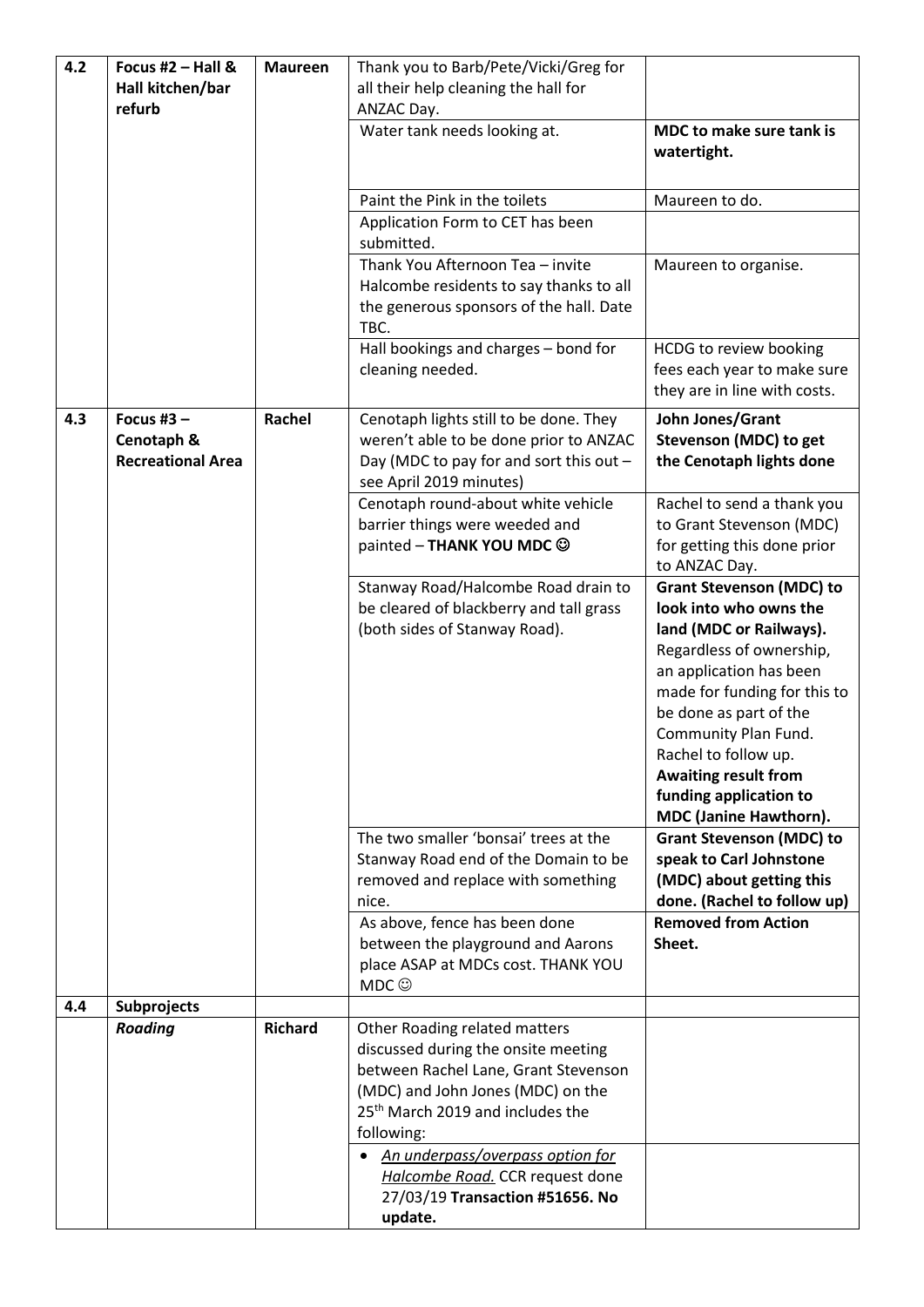|                             |                  | Kimber Street tarseal extension. As<br>per 1 <sup>st</sup> April minutes, this has been<br>included in the 2019/2020 other<br>funding requests to keep it on the<br>radar. | <b>Kimber Street</b><br>Has been dug up and a<br>gluey mixture has been set<br>on the road. Road looking<br>good |
|-----------------------------|------------------|----------------------------------------------------------------------------------------------------------------------------------------------------------------------------|------------------------------------------------------------------------------------------------------------------|
|                             |                  | • Footpath strategy. Rachel has<br>spoken to Matt Bayliss but is yet to<br>send something through. Will be<br>one ASAP and hopefully it is not too<br>late!                | Rachel to submit Walkway<br>Strategy to MDC - include<br>Stanway Road pathway                                    |
|                             |                  | • Vehicle calming entrances. CCR<br>request done 27/03/19 Transaction<br>#51657. No update.                                                                                |                                                                                                                  |
|                             |                  | • Seal on Mt Stewart-Halcombe Road<br>Transaction #51626 Corner just<br>North of Cemetery Road<br>intersection scouring out. This has<br>been patched.                     | Remove from Action list                                                                                          |
|                             |                  | Mt Biggs Road dangerous corner (by<br>Phyllis/Ian Burns place). Cr Casey to<br>update us.                                                                                  | See Council report above                                                                                         |
| Community get-<br>togethers | Wayne            | <b>ANZAC Day Update</b><br>AWESOME!!! AMAZING!!! WELL<br>DONE!!!                                                                                                           | Thank you to go into school<br>newsletter (Kirsten)                                                              |
|                             |                  | MDC still to pay \$5000                                                                                                                                                    | Rachel to Invoice MDC                                                                                            |
|                             |                  | Budget looking good                                                                                                                                                        | Thank you cards (Wayne)                                                                                          |
|                             |                  | Approved \$50 donation to PN Hospital<br>museum for loan of 9 x Nurses<br>uniforms.                                                                                        | Alex to work out how to do<br>this (give cash and get<br>reimbursed)                                             |
|                             |                  | Traffic control - awesome                                                                                                                                                  |                                                                                                                  |
|                             |                  | Rugby Club - Fantastic, enormous<br>effort. Could not have done this without<br>them.                                                                                      |                                                                                                                  |
|                             | Rachel           | Auction<br>A fabulous night. Ran smoothly. Lots<br>of different things and different                                                                                       | Rachel to do thank you<br>cards.                                                                                 |
|                             |                  | people. Just under \$17K raised in<br>total. HCF has received a cheque for<br>\$8,449.50. Thanks to everyone who<br>helped!                                                | Alyse helped enormously<br>thank you!                                                                            |
|                             | <b>Barb</b>      | <b>Wedding dress evening (Barb)</b><br>Promote as a wedding venue<br>$\bullet$                                                                                             |                                                                                                                  |
|                             |                  | Duck Calling evening Popular as ever!<br>Raising funds for helicopter rescue                                                                                               |                                                                                                                  |
|                             | <b>Jeannette</b> | Lantern Festival Jeannette proposed a<br>winter community event. Lantern<br>Making. Community/Families to make a                                                           | Jeannette to find out costs<br>and set a date that suits all.                                                    |
|                             |                  | lantern each. Then on specified day<br>(Midwinter Eve or Winter school<br>holidays) we gather at 5.30pm. Lights                                                            | Contact Di Simpson at<br>school to see if they can<br>help smaller kids make                                     |
|                             |                  | our lanterns and parade along the                                                                                                                                          | lanterns.                                                                                                        |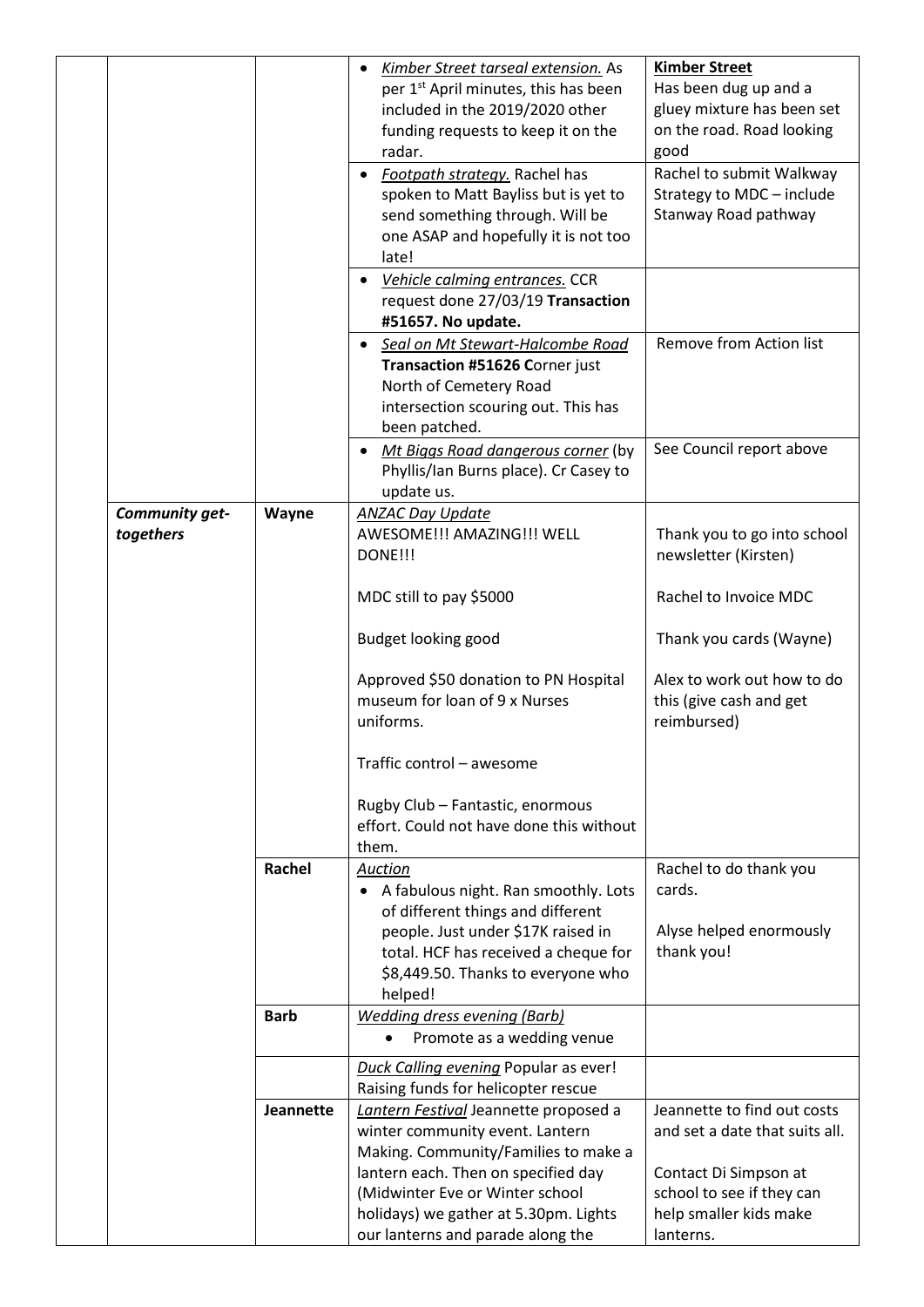|                         |                | Walkway and Halcombe CBD. After the                                           | What date suits school?                              |
|-------------------------|----------------|-------------------------------------------------------------------------------|------------------------------------------------------|
|                         |                | parade we gather at Levin street for hot                                      |                                                      |
|                         |                | soup/rolls/coffee/tea/hot                                                     | Apply for funding if need                            |
|                         |                | chocolate/baked potatoes/Mulled wine                                          | be.                                                  |
|                         |                | and light some braziers. Perhaps play                                         |                                                      |
|                         |                | some games with the kids.                                                     |                                                      |
| <b>Cemetery Land</b>    | <b>Darryle</b> | <b>Update from Darryle</b>                                                    | Darryle to let HCDG know if                          |
|                         |                | 5 ewes sold through Muzz/Mel's                                                | someone needs to                                     |
|                         |                | account.                                                                      | vaccinate ewes (if they                              |
|                         |                | Jeff has done mulching/topped<br>$\bullet$                                    | don't get done at crutching)                         |
|                         |                | kellies. Thanks to Jeff paddocks                                              |                                                      |
|                         |                | looking million \$\$'s                                                        |                                                      |
|                         |                | Unanimously agreed to pay for<br>$\bullet$                                    | Rachel/Stacey/Jeannette to<br>sort out PGG Wrightson |
|                         |                | Dicalcic fertiliser to go on.                                                 | Account set up.                                      |
|                         |                | Charlie Walker crutching 25/26 May.<br>$\bullet$                              |                                                      |
|                         |                | Vaccinate at same time hopefully,                                             |                                                      |
|                         |                | otherwise that will need to be done                                           |                                                      |
|                         |                | later<br>Darryle's op 27 <sup>th</sup> May                                    |                                                      |
|                         |                | Signatures needed for PGG                                                     |                                                      |
|                         |                | Wrightsons new account form.                                                  |                                                      |
| <b>IT communication</b> | <b>Rachel</b>  | No update.                                                                    |                                                      |
| (cell, landline,        |                |                                                                               |                                                      |
| internet)               |                |                                                                               |                                                      |
| <b>Entrance signs</b>   | Richard/       | Welcome to Halcombe signs - winter                                            |                                                      |
|                         | <b>Barb</b>    | project.                                                                      |                                                      |
|                         |                | Barb to organise bulbs to be planted.                                         | Approval given for Barb to                           |
|                         |                |                                                                               | buy bulbs \$35.00                                    |
| Neighbourhood           | Pauline/       | Post NHS update (Pauline/Hollie) - list                                       | Rach still to put "How to                            |
| <b>Support</b>          | <b>Hollie</b>  | of local coordinators, Halcombe NHS                                           | find visitor posts" onto FB.                         |
|                         |                | closed FB page??                                                              |                                                      |
| <b>Civil Defence</b>    |                | Jeff Graham of Civil Defence spoke to                                         | Jeannette to draw up Civil                           |
|                         |                | the group.                                                                    | Defence area map for                                 |
|                         |                | Key points:                                                                   | Halcombe area                                        |
|                         |                | Get to know your neighbours<br>$\bullet$                                      | (SH3/river/Cheltenham)                               |
|                         |                | Map of your area & housing<br>٠                                               |                                                      |
|                         |                | Top hazards in each community                                                 |                                                      |
|                         |                | 7-day check list to get through for<br>$\bullet$                              | Need to assign a                                     |
|                         |                | Rural.                                                                        | 'Champion' to drive this.                            |
|                         |                | Local Emergency Network -<br>$\bullet$                                        | Possibilities are: Pauline &                         |
|                         |                | Neighbourhood support (list of                                                | Holly (Neighbourhood                                 |
|                         |                | available equipment).                                                         | Support) and Sue Simpson                             |
|                         |                | What are our lifelines? -<br>$\bullet$                                        | (Halcombe School)??                                  |
|                         |                | Power/Phone/Hall/School Hall?                                                 |                                                      |
|                         |                | Jeff will spend 3 hours with elected<br>$\bullet$                             |                                                      |
|                         |                | members of the Community. The                                                 |                                                      |
|                         |                | plan will take 3 months to approve.                                           |                                                      |
|                         |                | Then a printed 'Response &                                                    |                                                      |
|                         |                | Recovery Plan' will be issued                                                 |                                                      |
|                         |                | Emergency documents - every<br>$\bullet$                                      |                                                      |
|                         |                | household should have - 'How to                                               |                                                      |
|                         |                | Survive' instructions.                                                        |                                                      |
|                         |                |                                                                               |                                                      |
|                         |                | The 'Community' should have reps<br>$\bullet$<br>from each area - eg Halcombe |                                                      |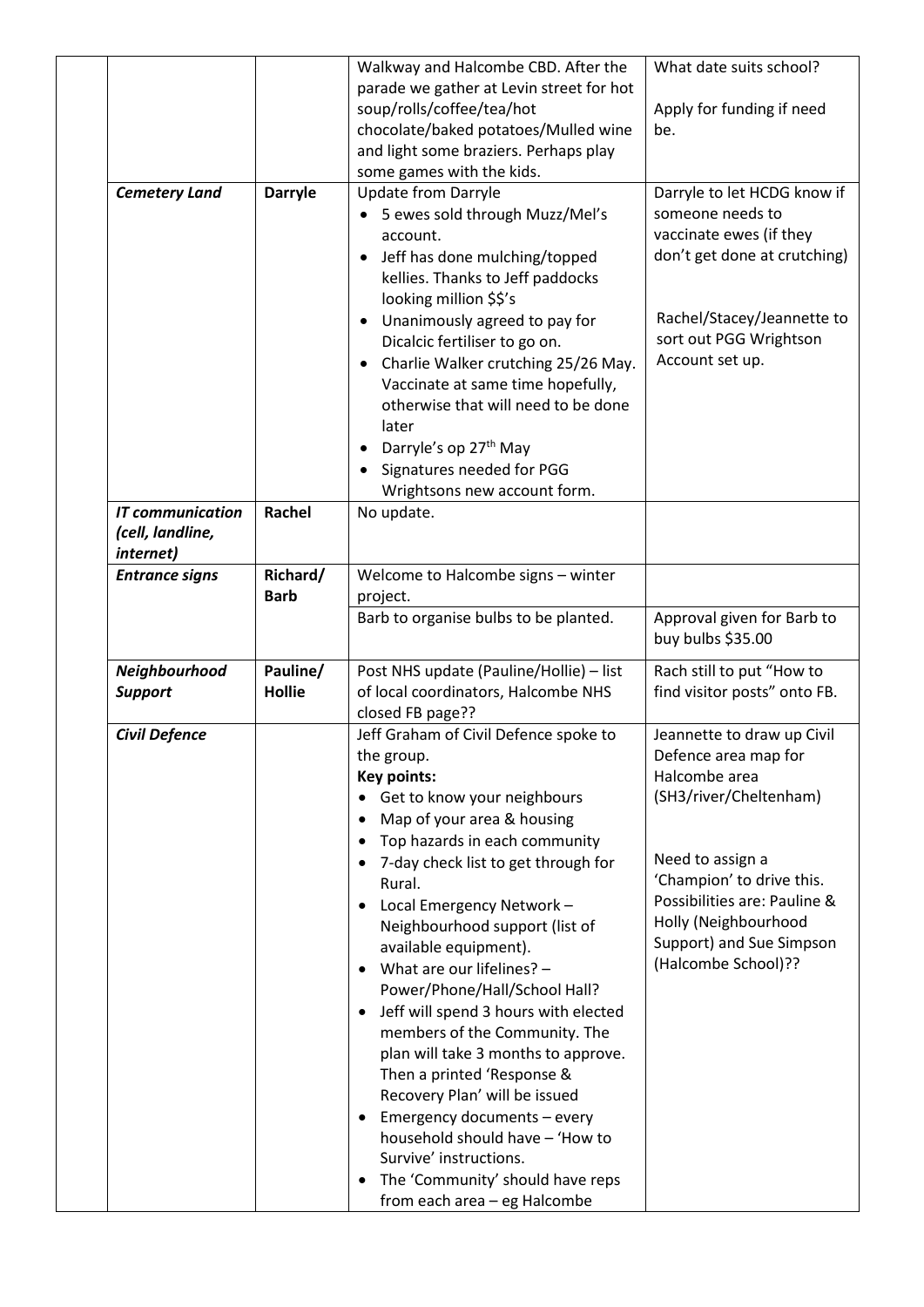|     |                                           |                             | CBD/Stanway/ Reu Reu                                                                                                                                                               |                                                                                                                                                                   |
|-----|-------------------------------------------|-----------------------------|------------------------------------------------------------------------------------------------------------------------------------------------------------------------------------|-------------------------------------------------------------------------------------------------------------------------------------------------------------------|
|     |                                           |                             | Road/Maraes/Mt Biggs/etc                                                                                                                                                           |                                                                                                                                                                   |
|     |                                           |                             | All boundaries need to overlap to make                                                                                                                                             |                                                                                                                                                                   |
|     |                                           |                             | sure no-one is left out.                                                                                                                                                           |                                                                                                                                                                   |
|     | Power capacity in<br>village              | Rachel                      | No update.                                                                                                                                                                         |                                                                                                                                                                   |
|     | <b>Christmas Lights</b>                   | Rachel                      | Ran out of time to discuss at April<br>meeting - What are we going to do<br>here?                                                                                                  | Discuss at next meeting                                                                                                                                           |
|     |                                           |                             | Funds sit at \$764 in from bake sale -<br>(\$150 float + \$191.68 paid to David<br>Johnstone on 22/04/16 for solar lights)<br>= \$422.32 balance (Held in General<br>Account (00)) |                                                                                                                                                                   |
|     | Rangitikei River<br><b>Access</b>         | <b>Alex</b>                 | Under Kakariki Bridge has been cleaned<br>up.                                                                                                                                      |                                                                                                                                                                   |
|     | <b>Sewerage</b>                           |                             | No update.                                                                                                                                                                         |                                                                                                                                                                   |
|     | <b>Stormwater</b>                         |                             | Awaiting MDC reply.                                                                                                                                                                | MDC - Has the stormwater<br>drain clean out been<br>completed? The section of<br>drain between Willoughby<br><b>Street and Ingham Street</b><br>hasn't been done? |
|     | <b>Recycling</b>                          | <b>Richard</b>              | Need sign with number people can call<br>if the bins are getting full so Rachel                                                                                                    | Dave McMillan - Please<br>can we have a sign to tell                                                                                                              |
|     |                                           |                             | doesn't have to do it.                                                                                                                                                             | the public to call when the<br>bins are full.                                                                                                                     |
|     |                                           |                             |                                                                                                                                                                                    |                                                                                                                                                                   |
| 5.0 | <b>Community</b><br><b>Communications</b> | Rachel                      | Halcombe Herald<br>Was sent out and Nathan Lee assisted<br>with pdfing (sorted fuzzy posters) -<br>thank you!                                                                      |                                                                                                                                                                   |
|     |                                           | Rachel                      | Facebook champion - NEEDED                                                                                                                                                         |                                                                                                                                                                   |
|     |                                           | <b>Richard /</b>            | <b>Road signs</b>                                                                                                                                                                  |                                                                                                                                                                   |
|     |                                           | Peter                       |                                                                                                                                                                                    |                                                                                                                                                                   |
|     |                                           | <b>Jeannette</b>            | <b>Community Email</b>                                                                                                                                                             |                                                                                                                                                                   |
|     |                                           | <b>Barb</b>                 | School                                                                                                                                                                             |                                                                                                                                                                   |
|     |                                           | <b>Vicki</b>                | Playcentre                                                                                                                                                                         |                                                                                                                                                                   |
|     |                                           |                             | Halcombe Tavern<br>Need to ensure posters for all events<br>get put in the pub.                                                                                                    |                                                                                                                                                                   |
|     |                                           | Rachel                      | Fire Brigade                                                                                                                                                                       |                                                                                                                                                                   |
|     |                                           | Shane /<br><b>Jeannette</b> | Council                                                                                                                                                                            |                                                                                                                                                                   |
| 6.0 | <b>Other items</b>                        |                             | David Johnstone gift still to be sent.                                                                                                                                             | Rachel STILL to do<br>(Jeannette to write card)                                                                                                                   |
|     |                                           |                             | New Chairperson - Set date for catch<br>up about this (Special meeting)                                                                                                            | Date set for new<br>Chairperson solution -<br>Wednesday 15 <sup>th</sup> May at                                                                                   |
|     | <b>Meeting Closed</b>                     | 9:30pm                      |                                                                                                                                                                                    | 7.30 in Hall                                                                                                                                                      |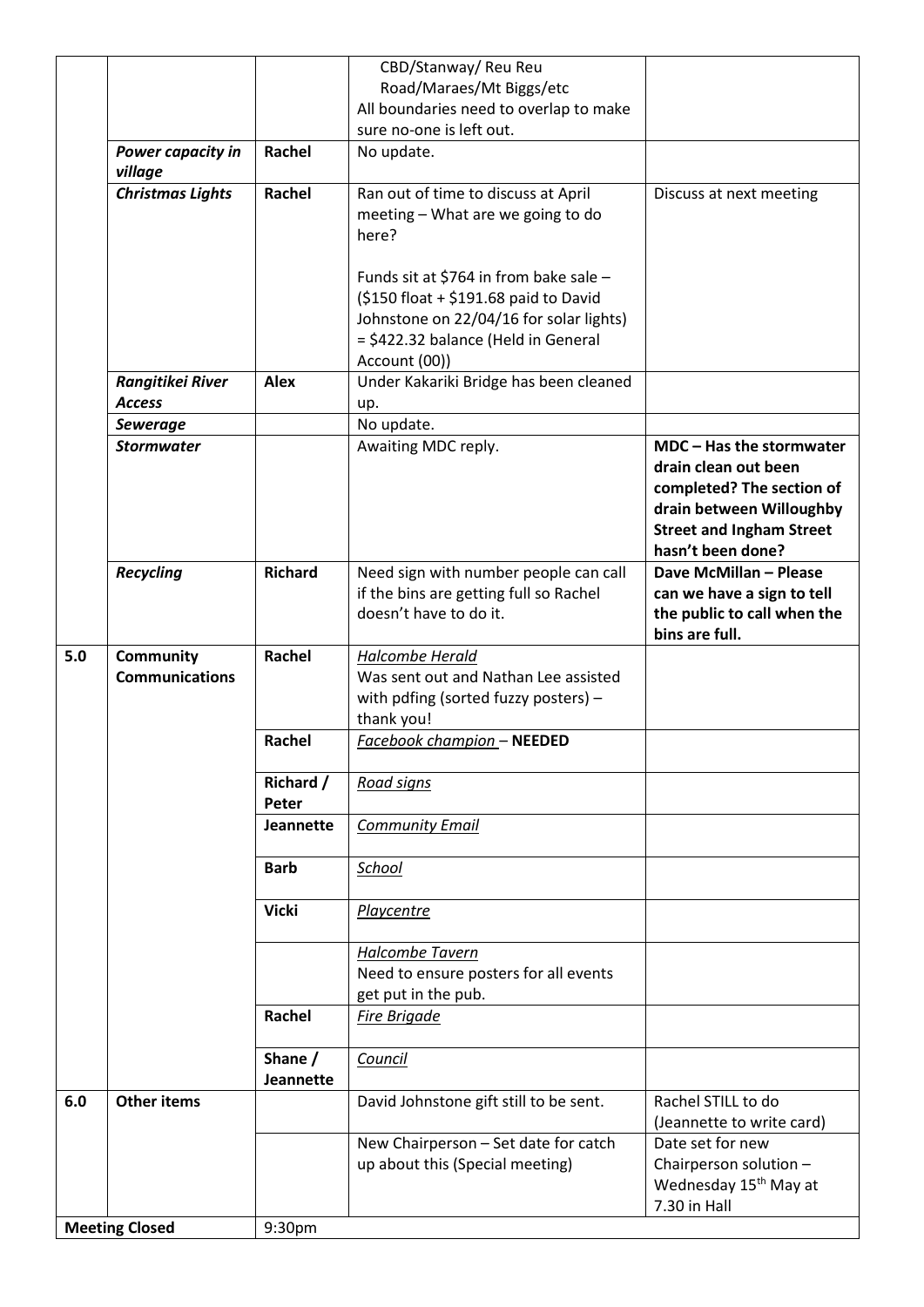## **MDC ACTION SHEET SUMMARY**

| <b>MDC Action point</b>                                                                                                                     | <b>Transaction #</b> | <b>MDC</b><br>department/<br>Where and who<br>the next action<br>sits with. | <b>Minutes</b><br>date |
|---------------------------------------------------------------------------------------------------------------------------------------------|----------------------|-----------------------------------------------------------------------------|------------------------|
|                                                                                                                                             |                      |                                                                             |                        |
| 05/03/18 Concern around "slickness" of seal on the approach<br>to the 1 way bridge on Wilson Road (chip has "soaked" into the               |                      | Roading                                                                     | March<br>2018 ****     |
| tar during the hot weather).                                                                                                                |                      |                                                                             |                        |
|                                                                                                                                             |                      |                                                                             |                        |
| xx/xx/2018 Water cutting is programmed for when a water                                                                                     |                      |                                                                             |                        |
| cutter can be sourced. Prop late Aug/Sept 18.                                                                                               |                      |                                                                             |                        |
| 04/03/18 HAS THIS BEEN DONE?                                                                                                                |                      |                                                                             |                        |
| Cenotaph lights: (For previous points relating to this Action<br>see April 2019 minutes)                                                    |                      | Roading                                                                     | April 2019             |
| 25/03/19 Onsite meeting held with John Jones, Grant                                                                                         |                      |                                                                             |                        |
| Stevenson and Rachel Lane. It was agreed that the Cenotaph                                                                                  |                      |                                                                             |                        |
| lights would be done as soon as possible using the \$13K.                                                                                   |                      |                                                                             |                        |
| <b>CBD/Rec Area and Walkway Plans: (For previous points</b>                                                                                 |                      | Janine                                                                      | April 2019             |
| relating to this Action see April 2019 minutes)                                                                                             |                      | Hawthorn                                                                    |                        |
| 01/04/19 - Rachel sent an email to Duncan saying this project                                                                               |                      |                                                                             |                        |
| would need to be done next year, provided we get funding as                                                                                 |                      |                                                                             |                        |
| the Cenotaph lights are going to use us the \$13K balance.                                                                                  |                      |                                                                             |                        |
| Funding has been applied for via the Community project                                                                                      |                      |                                                                             |                        |
| funding forms. Awaiting decision from Janine Hawthorn.                                                                                      |                      |                                                                             |                        |
| <b>Hall guttering</b>                                                                                                                       |                      | <b>HCDG</b> to report                                                       | <b>March 2019</b>      |
| Leaking/falling off at the back of the hall. Needs re-screwing on.                                                                          |                      | back if it works                                                            |                        |
| 07/02/19 - Rachel Lane and Maureen Lambert (HCDG) met                                                                                       |                      |                                                                             |                        |
| James Adamson (MDC) and Alex (Rec Services) and showed                                                                                      |                      |                                                                             |                        |
| them the guttering. James said he would get Trevs' Plumbing on<br>to it.                                                                    |                      |                                                                             |                        |
| 25/02/19 Maureen sent video and picture to James and cc'd in<br>Trevs Plumbing, showing water flowing down when it rained.                  |                      |                                                                             |                        |
| 06/03/19 Guttering has been re-screwed/fixed. Maureen to<br>check if it holds up in the next lot of rain.                                   |                      |                                                                             |                        |
| Willoughby Street to Ingham Street stormwater drain                                                                                         |                      | Infrastructure                                                              | April 2019             |
| Has the stormwater drain clean out been completed? The<br>section of drain between Willoughby Street and Ingham Street<br>hasn't been done. |                      |                                                                             |                        |
| <b>Vehicle calming entrances</b>                                                                                                            | <b>Transaction</b>   | Roading                                                                     | April 2019             |
| 27/03/19 Rachel put through a transaction request (CCR) for<br>'Threshold Treatments' (Safety improvements) at either end of                | #51657               |                                                                             |                        |